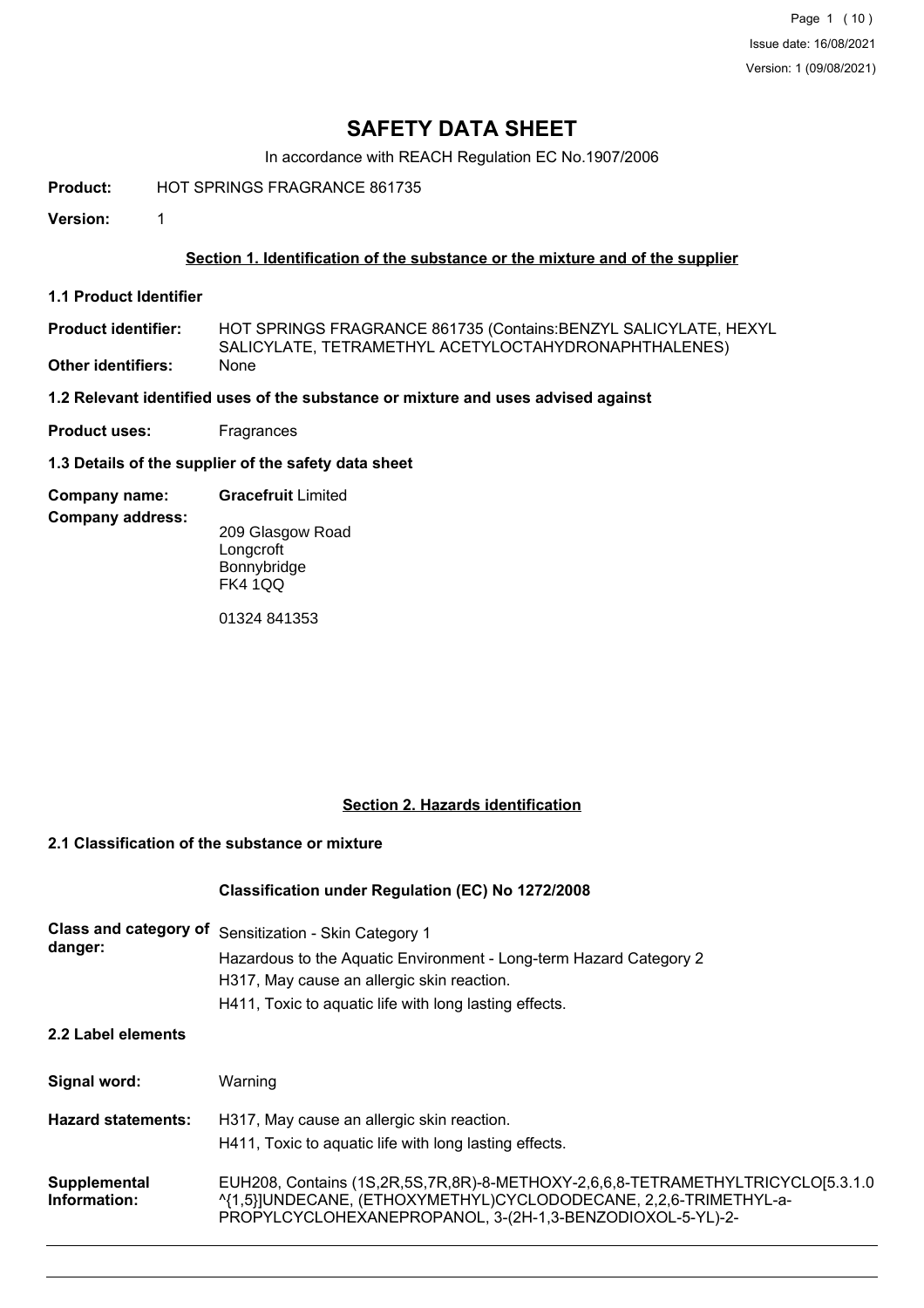# **SAFETY DATA SHEET**

In accordance with REACH Regulation EC No.1907/2006

- **Product:** HOT SPRINGS FRAGRANCE 861735 **Version:** 1 METHYLPROPANAL, ACETYLCEDRENE, ALPHA-ISOMETHYL IONONE, COUMARIN, DIHYDRO PENTAMETHYLINDANONE (DPMI), ETHYL LINALOOL, EUCALYPTOL, HEXYL CINNAMAL, HYDROXYCITRONELLAL, LIMONENE, LINALOOL, LINALYL ACETATE, METHYL 2,6,10-TRIMETHYLCYCLODODECA-2,5,9-TRIENYL KETONE, METHYL ATRATATE. May produce an allergic reaction. **Precautionary statements:** P261, Avoid breathing vapour or dust. P272, Contaminated work clothing should not be allowed out of the workplace. P273, Avoid release to the environment. P280, Wear protective gloves/eye protection/face protection. P302/352, IF ON SKIN: Wash with plenty of soap and water. P333/313, If skin irritation or rash occurs: Get medical advice/attention.
	- P363, Wash contaminated clothing before reuse.
	- P391, Collect spillage.

P501, Dispose of contents/container to approved disposal site, in accordance with local regulations.



**Pictograms:**

**Other hazards:** Hydrocarbon Concentration %: 2.172%

#### **Section 3. Composition / information on ingredients**

#### **3.2 Mixtures**

## **Contains:**

| <b>Name</b>                                                                                        | <b>CAS</b>                 | <b>EC</b>                                           | <b>REACH Registration</b><br>No. | $\frac{9}{6}$ | <b>Classification for</b><br>(CLP) 1272/2008 |
|----------------------------------------------------------------------------------------------------|----------------------------|-----------------------------------------------------|----------------------------------|---------------|----------------------------------------------|
| <b>ITETRAMETHYL</b><br>ACETYLOCTAHYDRON 68155-66-8.<br><b>IAPHTHALENES</b>                         | 54464-57-2,<br> 68155-67-9 | 259-174-3.<br>268-978-3,<br>268-979-9.<br>915-730-3 | 01-2119489989-04-xxxx            | $1 - 5%$      | SCI 2-SS 1B-EH C1:<br>H315-H317-H410.-       |
| <b>IBENZYL SALICYLATE</b>                                                                          | 118-58-1                   | 204-262-9                                           |                                  | $1 - 5%$      | IEDI 2-SS 1B-EH C3:<br>H317-H319-H412.-      |
| $1,3,4,6,7,8$ -<br><b>IHEXAHYDRO-</b><br>4.6.6.7.8.8-<br><b>IHEXAMETHYLINDENO</b><br>II5.6-CIPYRAN | 1222-05-5                  | 214-946-9                                           | 01-2119488227-29-xxxx            | $1 - 5%$      | EH A1-EH C1:H410.-                           |
| I2.6-DIMETHYL-7-<br><b>IOCTEN-2-OL</b>                                                             | 18479-58-8                 | 242-362-4                                           |                                  | $1 - 5%$      | ISCI 2-EDI 2:H315-<br>IH319.-                |
| <b>IHEXYL SALICYLATE</b>                                                                           | 6259-76-3                  | 228-408-6                                           | 01-2119638275-36-xxxx            | $1 - 5%$      | ISCI 2-SS 1-EH A1-EH<br>IC1:H315-H317-H410.- |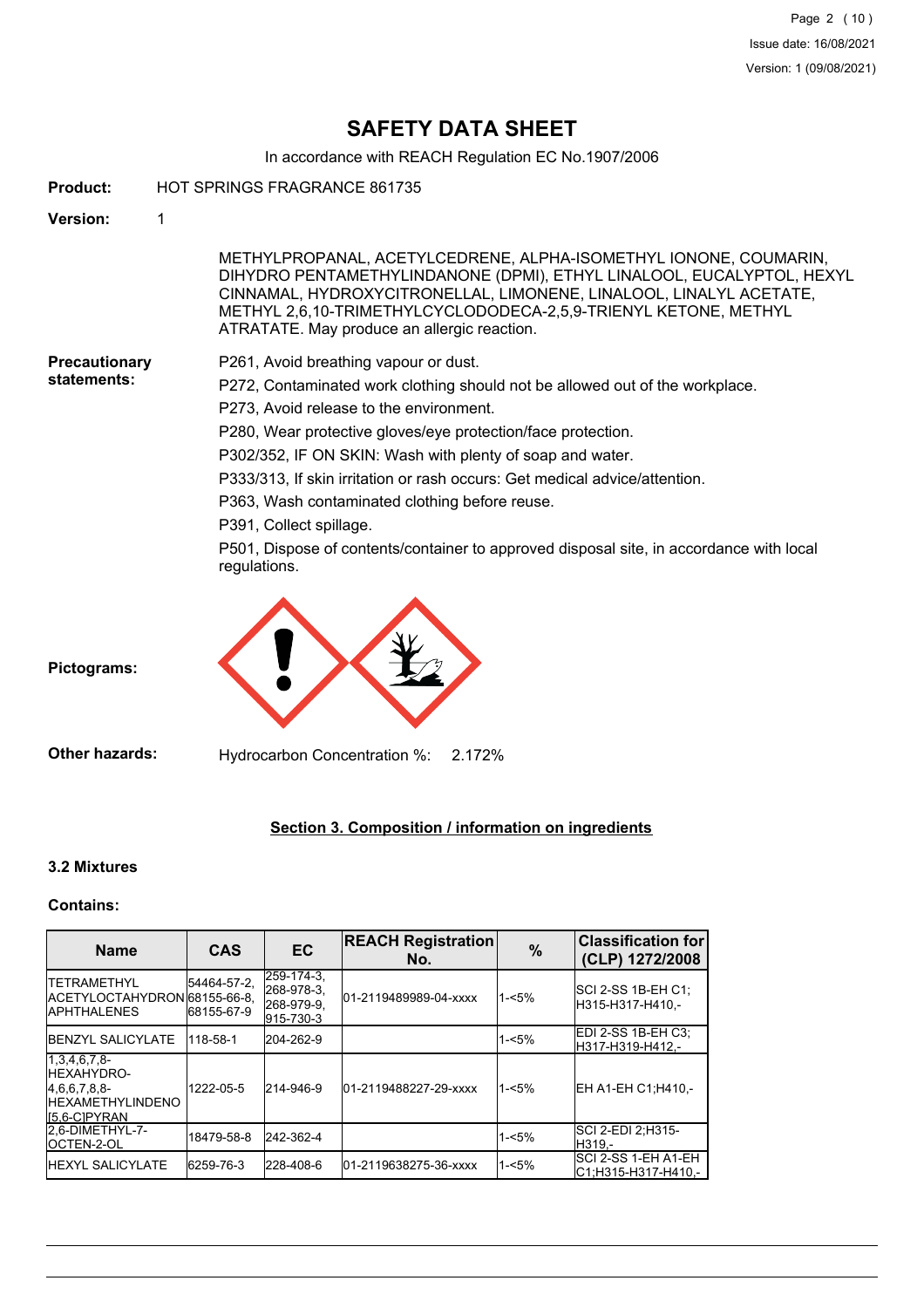Page 3 (10) Issue date: 16/08/2021 Version: 1 (09/08/2021)

# **SAFETY DATA SHEET**

In accordance with REACH Regulation EC No.1907/2006

# **Product:** HOT SPRINGS FRAGRANCE 861735

#### **Version:** 1

| <b>I</b> LIMONENE                                                                                                    | 5989-27-5                  | 227-813-5               |                       | $0.1 - 1\%$ | FL 3-SCI 2-SS 1B-AH<br>1-EH A1-EH C1;H226-<br>H304-H315-H317-<br>H410.- |
|----------------------------------------------------------------------------------------------------------------------|----------------------------|-------------------------|-----------------------|-------------|-------------------------------------------------------------------------|
| <b>TRIMETHYLCYCLOPE</b><br>INTENYL<br>DIMETHYLISOPENTEN<br>OL                                                        | 107898-54-4 411-580-3      |                         |                       | $0.1 - 1\%$ | SCI 2-EH A1-EH C1:<br>H315-H410,-                                       |
| LINALYL ACETATE                                                                                                      | 115-95-7                   | 204-116-4               | 01-2119454789-19-xxxx | $0.1 - 1\%$ | SCI 2-EDI 2-SS 1B;<br>H315-H317-H319,-                                  |
| <b>DIHYDRO</b><br>IPENTAMETHYLINDAN<br>ONE (DPMI)                                                                    | 33704-61-9                 | 251-649-3               |                       | $0.1 - 1\%$ | SCI 2-EDI 2-SS 1B-EH<br>C2;H315-H317-H319-<br>H411,-                    |
| $(1S, 2R, 5S, 7R, 8R) - 8 -$<br>METHOXY-2.6.6.8-<br><b>TETRAMETHYLTRICY</b><br>CLO[5.3.1.0^{1,5}]<br><b>UNDECANE</b> | 167874-81-1                | 267-510-5               |                       | $0.1 - 1\%$ | SS 1B-EH A1-EH C1:<br>H317-H410,-                                       |
| <b>IETHYL LINALOOL</b>                                                                                               | 10339-55-6                 | 233-732-6               | 01-2119969272-32-xxxx | $0.1 - 1\%$ | SCI 2-EDI 2-SS 1B:<br>H315-H317-H319,-                                  |
| IHEXYL CINNAMAL                                                                                                      | 101-86-0                   | 202-983-3               |                       | $0.1 - 1\%$ | <b>SS 1B-EH A1-EH C2:</b><br>H317-H400-H411,-                           |
| LINALOOL                                                                                                             | 78-70-6                    | 201-134-4               | 01-2119474016-42-xxxx | $0.1 - 1\%$ | SCI 2-SS 1B;H315-<br>H317.-                                             |
| ACETYLCEDRENE                                                                                                        | 32388-55-9                 | 251-020-3               |                       | $0.1 - 1\%$ | SS 1B-EH A1-EH C1;<br>H317-H410,-                                       |
| 3-(2H-1,3-<br>BENZODIOXOL-5-YL)<br>2-METHYLPROPANAL                                                                  | 1205-17-0                  | 214-881-6               | 01-2120740119-58-xxxx | $0.1 - 1\%$ | SS 1B-REP 2-EH C2;<br>H317-H361-H411,-                                  |
| 2.2.6-TRIMETHYL-a-<br>PROPYLCYCLOHEXAN 70788-30-6<br>EPROPANOL                                                       |                            | 274-892-7,<br>947-716-8 |                       | $0.1 - 1\%$ | SS 1B-EH A1-EH C1;<br>H317-H410,-                                       |
| (ETHOXYMETHYL)<br><b>CYCLODODECANE</b>                                                                               | 58567-11-6                 | 261-332-1               | 01-2119971571-34      | $0.1 - 1\%$ | <b>SCI 2-SS 1B-EH C2;</b><br>H315-H317-H411,-                           |
| <b>COUMARIN</b>                                                                                                      | 91-64-5                    | 202-086-7               |                       | $0.1 - 1\%$ | ATO 4-SS 1B:H302-<br>H317.-                                             |
| <b>I</b> METHYL ATRATATE                                                                                             | 4707-47-5                  | 225-193-0               |                       | $0.1 - 1%$  | SS 1B; H317,-                                                           |
| ACETYL HEXAMETHYL 21145-77-7.<br>(TETRALIN (AHTN                                                                     | 1506-02-1                  | 244-240-6.<br>216-133-4 |                       | $0.1 - 1\%$ | ATO 4-EH A1-EH C1;<br>H302-H410,-                                       |
| <b>EUCALYPTOL</b>                                                                                                    | 470-82-6                   | 207-431-5               |                       | $0.1 - 1\%$ | FL 3-SS 1B;H226-<br>H317.-                                              |
| ALPHA-ISOMETHYL<br><b>IONONE</b>                                                                                     | 127-51-5                   | 204-846-3               |                       | $0.1 - 1\%$ | SS 1B-EH C2; H317-<br>$H411. -$                                         |
| IMETHYL<br><b>BENZODIOXEPINONE</b>                                                                                   | 28940-11-6                 | 249-320-4               |                       | $0.1 - 1\%$ | SCI 1B-EDI 1-STO-SE<br>3(NE);H314-H336,-                                |
| <b>HYDROXYCITRONELL</b><br>lal                                                                                       | 107-75-5                   | 203-518-7               |                       | $0.1 - 1\%$ | EDI 2-SS 1B; H317-<br>H319,-                                            |
| METHYL 2,6,10-<br>TRIMETHYLCYCLODO<br>DECA-2,5,9-TRIENYL<br><b>KETONE</b>                                            | 28371-99-5,<br>144020-22-4 | 248-995-2               |                       | $0.1 - 1\%$ | SS 1B-EH A1-EH C1:<br>H317-H410,-                                       |
| ALPHA-CEDRENE                                                                                                        | 469-61-4                   | 207-418-4               |                       | $< 0.1\%$   | AH 1-EH A1-EH C1:<br>H304-H410,-                                        |

#### **Substances with Community workplace exposure limits:**

| Name                      | <b>CAS</b> | -0<br>cv  | $\overline{0}$ |
|---------------------------|------------|-----------|----------------|
| <b>IDIETHYL PHTHALATE</b> | 84-66-2    | 201-550-6 | 50-100%        |

**Substances that are persistent, bioaccumulative and toxic or very persistent and very bioaccumulative, greater than 0.1%:**

Not Applicable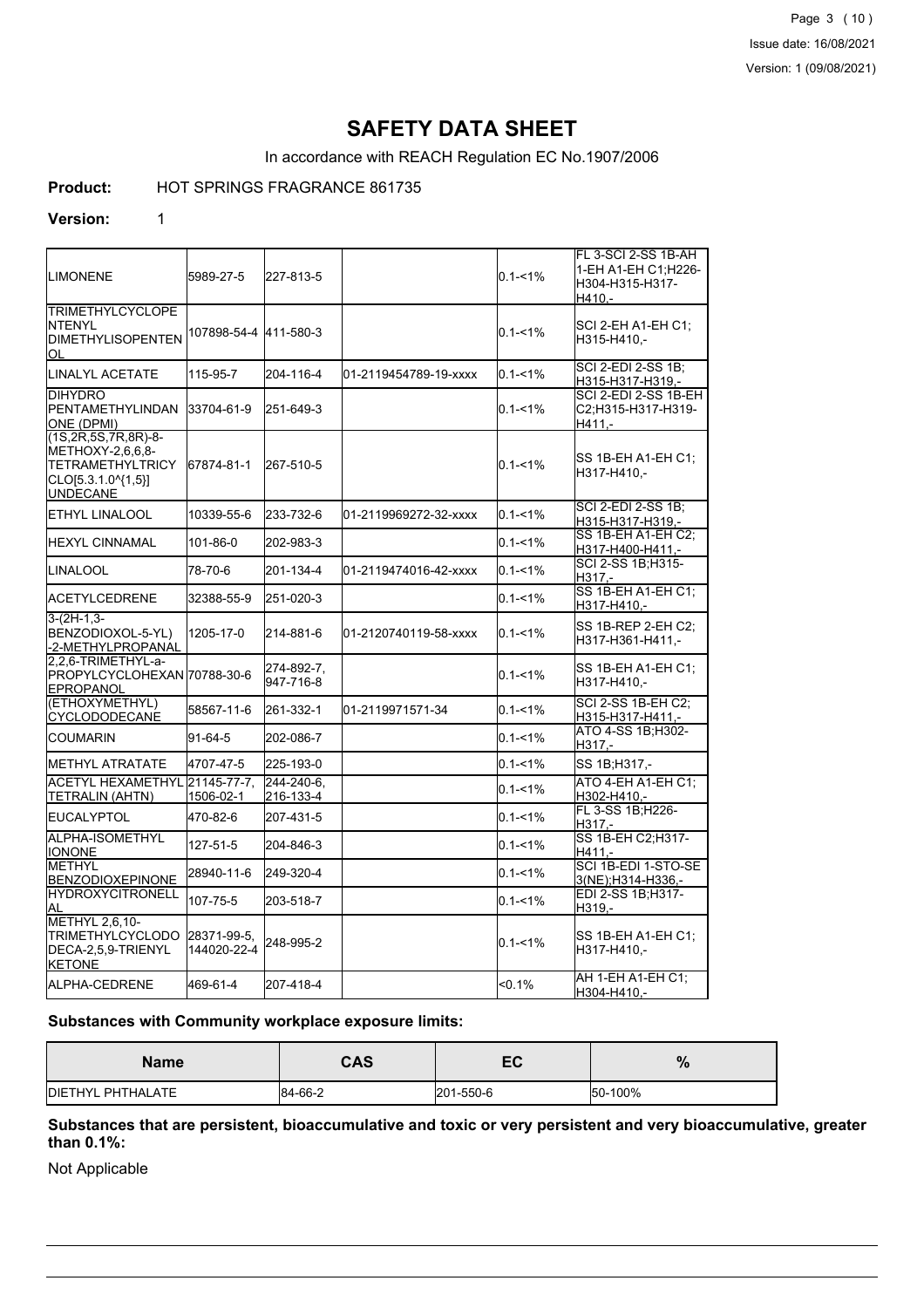Page 4 (10) Issue date: 16/08/2021 Version: 1 (09/08/2021)

# **SAFETY DATA SHEET**

In accordance with REACH Regulation EC No.1907/2006

**Product:** HOT SPRINGS FRAGRANCE 861735

**Version:** 1

## **Section 4. First-aid measures**

#### **4.1 Description of first aid measures**

IF ON SKIN: Wash with plenty of soap and water.

#### **4.2 Most important symptoms and effects, both acute and delayed**

May cause an allergic skin reaction.

#### **4.3 Indication of any immediate medical attention and special treatment needed**

None expected, see Section 4.1 for further information.

#### **SECTION 5: Firefighting measures**

#### **5.1 Extinguishing media**

Suitable media: Carbon dioxide, Dry chemical, Foam.

#### **5.2 Special hazards arising from the substance or mixture**

In case of fire, may be liberated: Carbon monoxide, Unidentified organic compounds.

#### **5.3 Advice for fire fighters:**

In case of insufficient ventilation, wear suitable respiratory equipment.

#### **Section 6. Accidental release measures**

#### **6.1 Personal precautions, protective equipment and emergency procedures:**

Avoid inhalation. Avoid contact with skin and eyes. See protective measures under Section 7 and 8.

#### **6.2 Environmental precautions:**

Keep away from drains, surface and ground water, and soil.

#### **6.3 Methods and material for containment and cleaning up:**

Remove ignition sources. Provide adequate ventilation. Avoid excessive inhalation of vapours. Contain spillage immediately by use of sand or inert powder. Dispose of according to local regulations.

## **6.4 Reference to other sections:**

Also refer to sections 8 and 13.

#### **Section 7. Handling and storage**

#### **7.1 Precautions for safe handling:**

Keep away from heat, sparks, open flames and hot surfaces. - No smoking. Use personal protective equipment as required. Use in accordance with good manufacturing and industrial hygiene practices. Use in areas with adequate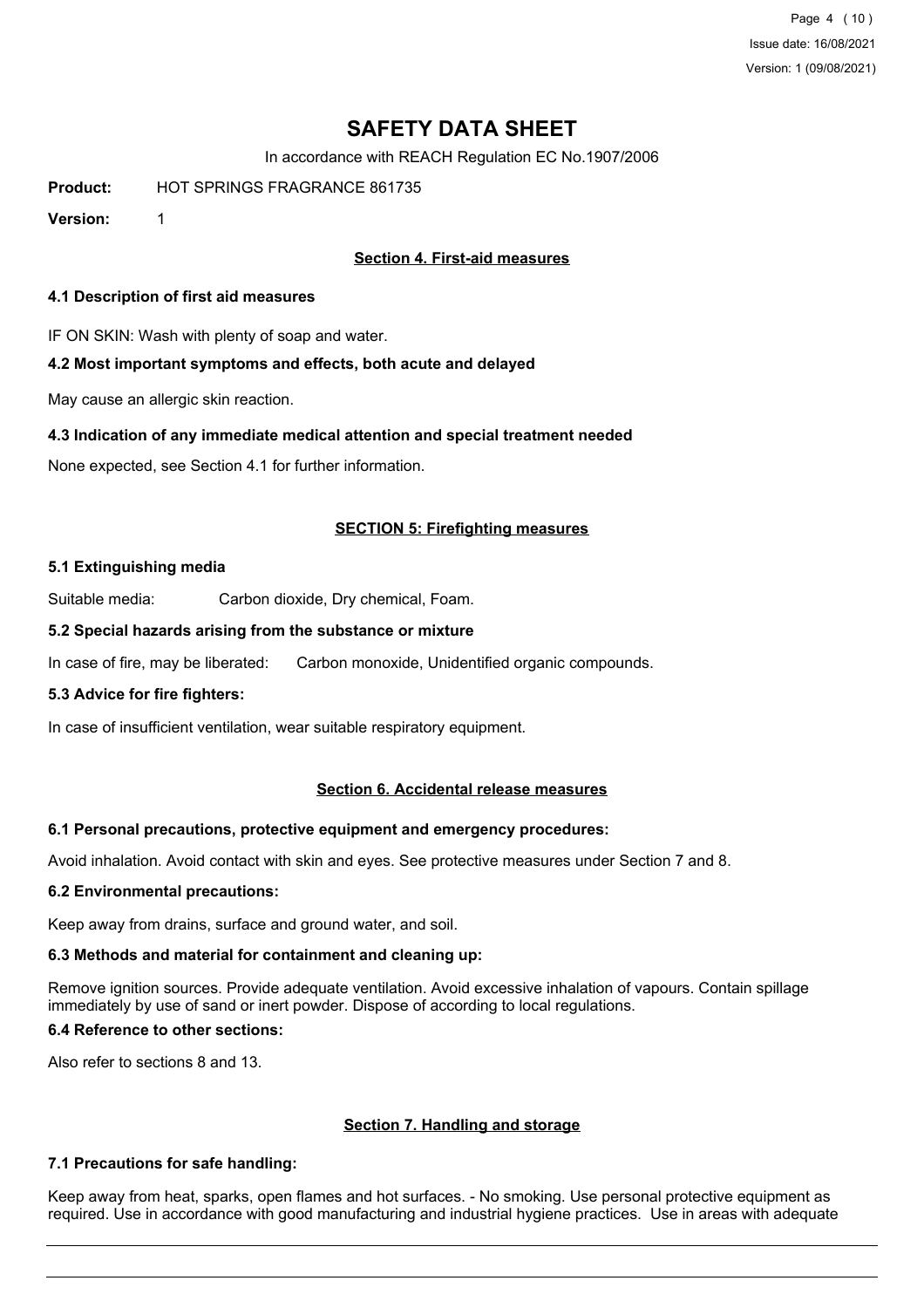Page 5 (10) Issue date: 16/08/2021 Version: 1 (09/08/2021)

# **SAFETY DATA SHEET**

In accordance with REACH Regulation EC No.1907/2006

**Product:** HOT SPRINGS FRAGRANCE 861735

#### **Version:** 1

ventilation Do not eat, drink or smoke when using this product.

#### **7.2 Conditions for safe storage, including any incompatibilities:**

Store in a well-ventilated place. Keep container tightly closed. Keep cool. Ground/bond container and receiving equipment. Use explosion-proof electrical, ventilating and lighting equipment. Use only non-sparking tools. Take precautionary measures against static discharge.

#### **7.3 Specific end use(s):**

Fragrances: Use in accordance with good manufacturing and industrial hygiene practices.

#### **Section 8. Exposure controls/personal protection**

#### **8.1 Control parameters**

Workplace exposure limits:

| Ingredient                | <b>CAS</b>           | EC | <b>Description</b>                                    | Value |
|---------------------------|----------------------|----|-------------------------------------------------------|-------|
| <b>IDIETHYL PHTHALATE</b> | 201-550-6<br>84-66-2 |    | Long-term exposure limit (8-hour<br>TWA) (mg/m3)      | 15    |
|                           |                      |    | Short-term exposure limit (15-<br>$ $ minute) (mg/m3) | 10    |

## **8.2 Exposure Controls**

## **Eye / Skin Protection**

Wear protective gloves/eye protection/face protection

#### **Respiratory Protection**

Ensure adequate and ongoing ventilation is maintained in order to prevent build up of excessive vapour and to ensure occupational exposure limits are adhered to. If appropriate, and depending on your patterns and volumes of use, the following engineering controls may be required as additional protective measures: a) Isolate mixing rooms and other areas where this material is used or openly handled. Maintain these areas under negative air pressure relative to the rest of the plant. b) Employ the use of Personal protective equipment - an approved, properly fitted respirator with organic vapour cartridges or canisters and particulate filters. c) Use local exhaust ventilation around open tanks and other open sources of potential exposures in order to avoid excessive inhalation, including places where this material is openly weighed or measured. In addition, use general dilution ventilation of the work area to eliminate or reduce possible worker exposures. d) Use closed systems for transferring and processing this material.

Also refer to Sections 2 and 7.

## **Section 9. Physical and chemical properties**

#### **9.1 Information on basic physical and chemical properties**

| Appearance:             | Clear pale yellow to yellow liquid |
|-------------------------|------------------------------------|
| Odour:                  | Not determined                     |
| <b>Odour threshold:</b> | Not determined                     |
| pH:                     | Not determined                     |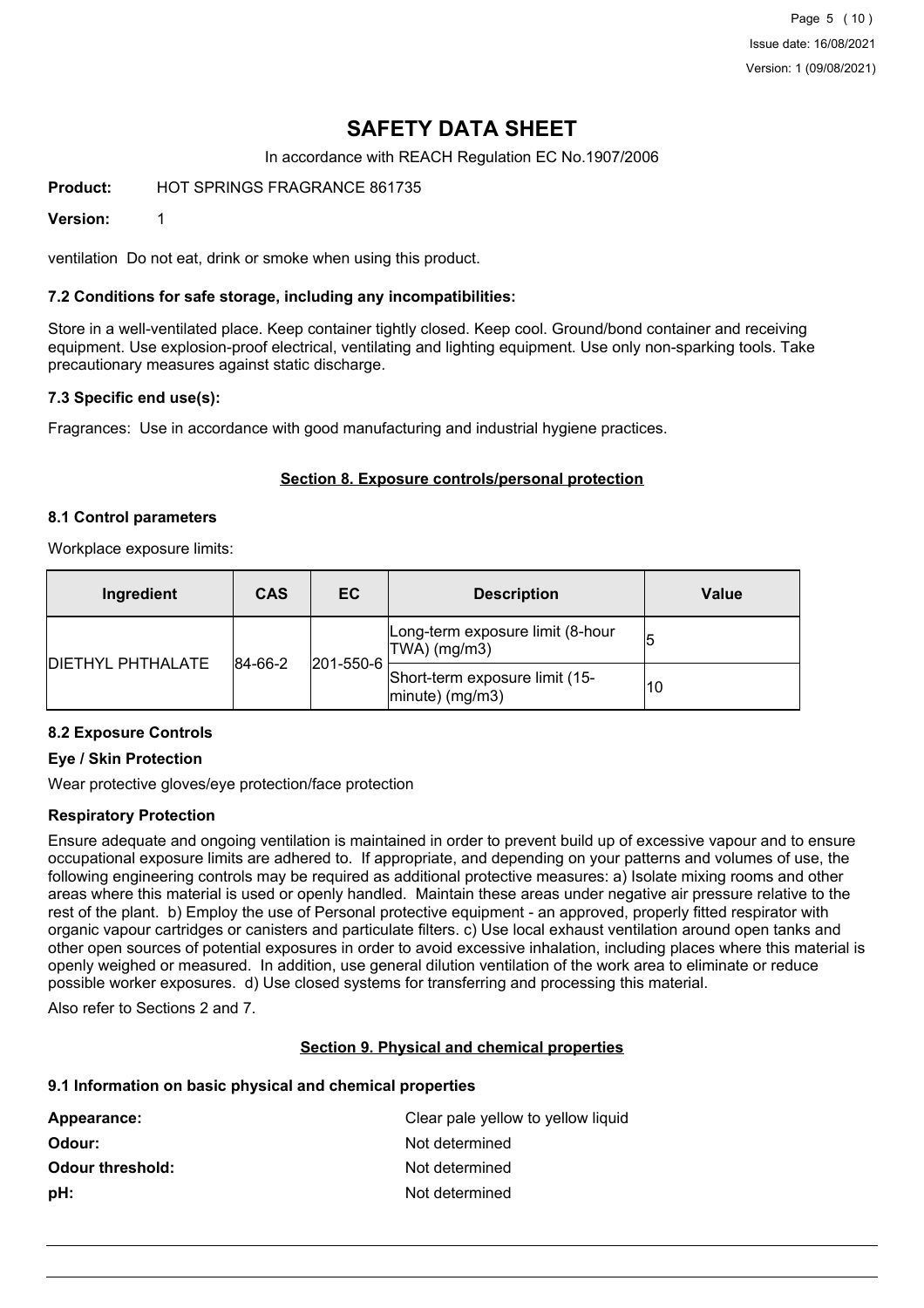Page 6 (10) Issue date: 16/08/2021 Version: 1 (09/08/2021)

# **SAFETY DATA SHEET**

In accordance with REACH Regulation EC No.1907/2006

**Product:** HOT SPRINGS FRAGRANCE 861735

**Version:** 1

| Melting point / freezing point:               | Not determined                               |
|-----------------------------------------------|----------------------------------------------|
| Initial boiling point / range:                | Not determined                               |
| Flash point:                                  | $>$ 100 °C                                   |
| <b>Evaporation rate:</b>                      | Not determined                               |
| Flammability (solid, gas):                    | Not determined                               |
| Upper/lower flammability or explosive limits: | Product does not present an explosion hazard |
| Vapour pressure:                              | 0.02731204 mmHg                              |
| Vapour density:                               | Not determined                               |
| <b>Relative density:</b>                      | 1.0800 - 1.0840                              |
| Solubility(ies):                              | Not determined                               |
| Partition coefficient: n-octanol/water:       | Not determined                               |
| Auto-ignition temperature:                    | Not determined                               |
| <b>Decomposition temperature:</b>             | Not determined                               |
| <b>Viscosity:</b>                             | Not determined                               |
| <b>Explosive properties:</b>                  | Not expected                                 |
| <b>Oxidising properties:</b>                  | Not expected                                 |

**9.2 Other information:** None available

#### **Section 10. Stability and reactivity**

#### **10.1 Reactivity:**

Presents no significant reactivity hazard, by itself or in contact with water.

#### **10.2 Chemical stability:**

Good stability under normal storage conditions.

### **10.3 Possibility of hazardous reactions:**

Not expected under normal conditions of use.

#### **10.4 Conditions to avoid:**

Avoid extreme heat.

### **10.5 Incompatible materials:**

Avoid contact with strong acids, alkalis or oxidising agents.

#### **10.6 Hazardous decomposition products:**

Not expected.

#### **Section 11. Toxicological information**

#### **11.1 Information on toxicological effects**

This mixture has not been tested as a whole for health effects. The health effects have been calculated using the methods outlined in Regulation (EC) No 1272/2008 (CLP).

Acute Toxicity: **Acute Toxicity:** Based on available data the classification criteria are not met.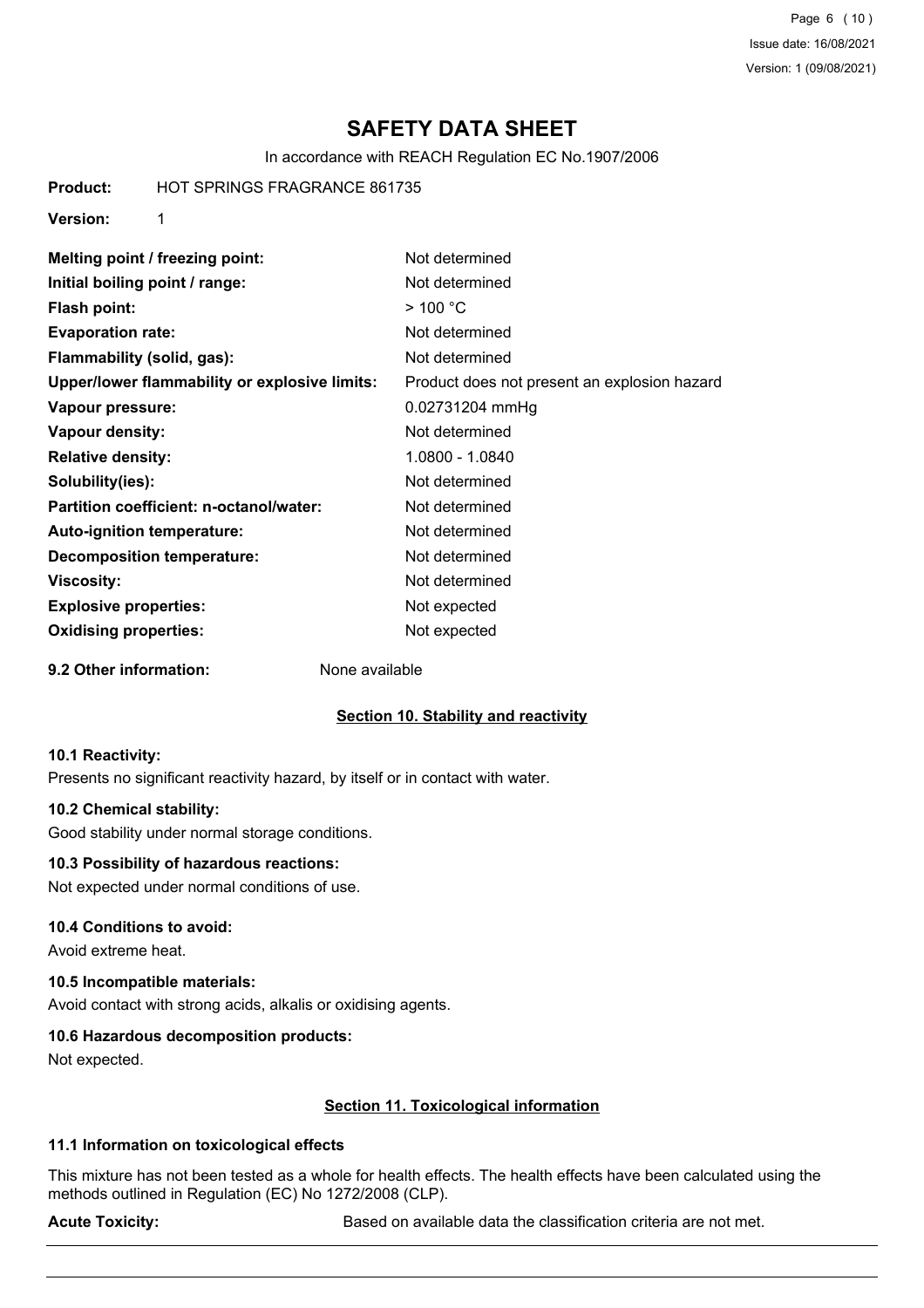Page 7 (10) Issue date: 16/08/2021 Version: 1 (09/08/2021)

# **SAFETY DATA SHEET**

In accordance with REACH Regulation EC No.1907/2006

**Product:** HOT SPRINGS FRAGRANCE 861735

**Version:** 1

| <b>Acute Toxicity Oral</b>         | >5000                                                            |
|------------------------------------|------------------------------------------------------------------|
| <b>Acute Toxicity Dermal</b>       | Not Applicable                                                   |
| <b>Acute Toxicity Inhalation</b>   | Not Available                                                    |
| <b>Skin corrosion/irritation:</b>  | Based on available data the classification criteria are not met. |
| Serious eye damage/irritation:     | Based on available data the classification criteria are not met. |
| Respiratory or skin sensitisation: | Sensitization - Skin Category 1                                  |
| Germ cell mutagenicity:            | Based on available data the classification criteria are not met. |
| Carcinogenicity:                   | Based on available data the classification criteria are not met. |
| <b>Reproductive toxicity:</b>      | Based on available data the classification criteria are not met. |
| <b>STOT-single exposure:</b>       | Based on available data the classification criteria are not met. |
| <b>STOT-repeated exposure:</b>     | Based on available data the classification criteria are not met. |
| <b>Aspiration hazard:</b>          | Based on available data the classification criteria are not met. |

#### **Information about hazardous ingredients in the mixture**

Not Applicable

Refer to Sections 2 and 3 for additional information.

## **Section 12. Ecological information**

| <b>12.1 Toxicity:</b>                                                    |               |
|--------------------------------------------------------------------------|---------------|
| Toxic to aquatic life with long lasting effects.                         |               |
| 12.2 Persistence and degradability:                                      | Not available |
| 12.3 Bioaccumulative potential:                                          | Not available |
| 12.4 Mobility in soil:                                                   | Not available |
| 12.5 Results of PBT and vPvB assessment:                                 |               |
| This substance does not meet the PBT/vPvB criteria of REACH, annex XIII. |               |
|                                                                          |               |

**12.6 Other adverse effects:** Not available

## **Section 13. Disposal considerations**

#### **13.1 Waste treatment methods:**

Dispose of in accordance with local regulations. Avoid disposing into drainage systems and into the environment. Empty containers should be taken to an approved waste handling site for recycling or disposal.

## **Section 14. Transport information**

| 14.1 UN number:                  | UN3082                                                                                                                                                               |
|----------------------------------|----------------------------------------------------------------------------------------------------------------------------------------------------------------------|
| 14.2 UN Proper Shipping Name:    | ENVIRONMENTALLY HAZARDOUS SUBSTANCE, LIQUID, N.O.S.<br>(TETRAMETHYL ACETYLOCTAHYDRONAPHTHALENES, 1,3,4,6,7,8-<br>HEXAHYDRO-4,6,6,7,8,8-HEXAMETHYLINDENO[5,6-C]PYRAN) |
| 14.3 Transport hazard class(es): | 9                                                                                                                                                                    |
| <b>Sub Risk:</b>                 | $\overline{\phantom{0}}$                                                                                                                                             |
| 14.4. Packing Group:             | Ш                                                                                                                                                                    |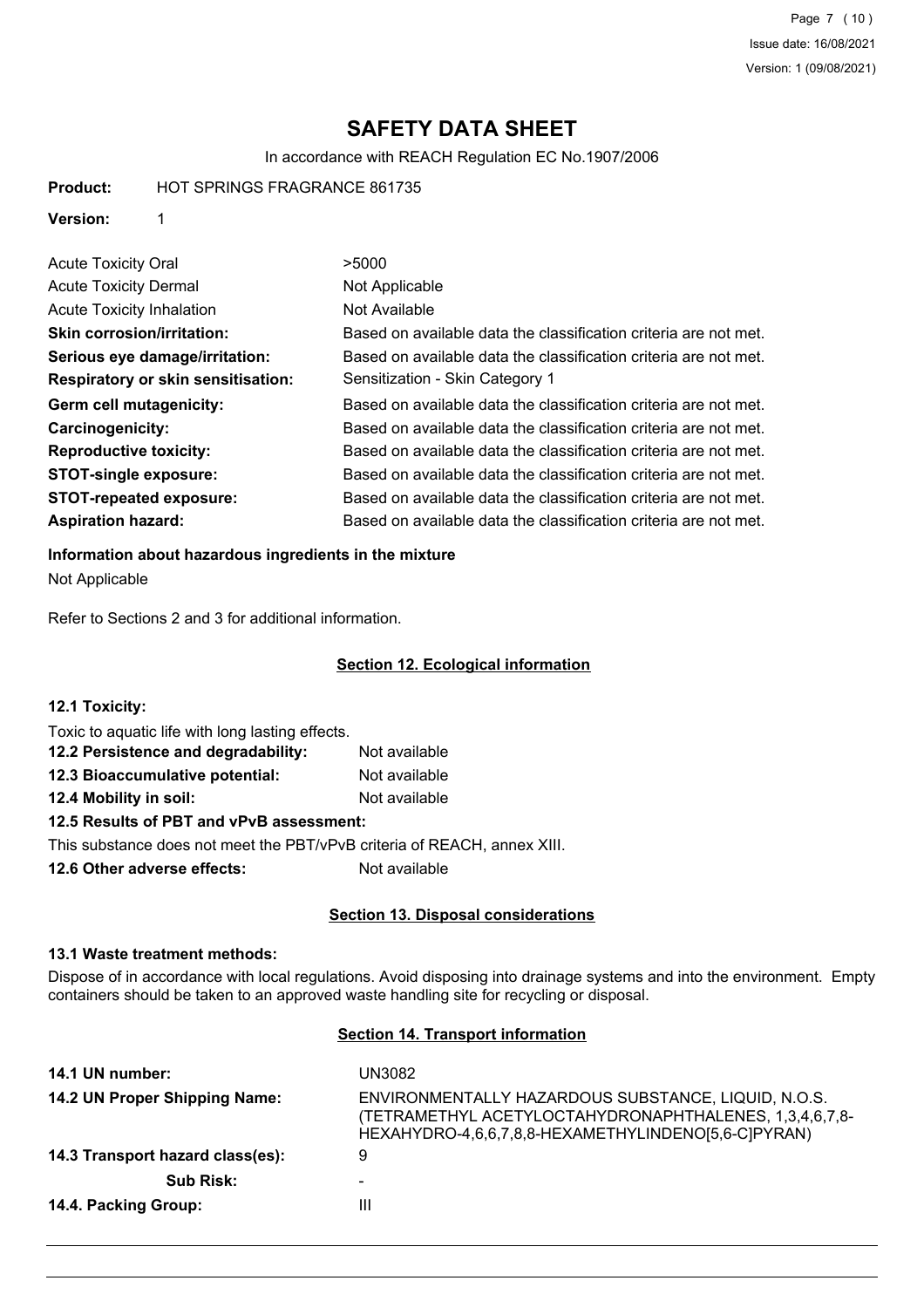Page 8 (10) Issue date: 16/08/2021 Version: 1 (09/08/2021)

# **SAFETY DATA SHEET**

In accordance with REACH Regulation EC No.1907/2006

**Product:** HOT SPRINGS FRAGRANCE 861735

**Version:** 1

**14.5 Environmental hazards:** This is an environmentally hazardous substance.

**14.6 Special precautions for user:** None additional

**14.7 Transport in bulk according to Annex II of MARPOL73/78 and the IBC Code:**

Not applicable

## **Section 15. Regulatory information**

**15.1 Safety, health and environmental regulations/legislation specific for the substance or mixture** None additional

#### **15.2 Chemical Safety Assessment**

A Chemical Safety Assessment has not been carried out for this product.

## **Section 16. Other information**

| <b>Concentration % Limits:</b>  | EH C2=22.43% EH C3=2.23% SS 1=22.22% |
|---------------------------------|--------------------------------------|
| <b>Total Fractional Values:</b> | EH C2=4.46 EH C3=44.75 SS 1=4.50     |

**Key to revisions:**

Not applicable

**Key to abbreviations:**

| <b>Abbreviation</b> | <b>Meaning</b>                                                     |
|---------------------|--------------------------------------------------------------------|
| AH 1                | <b>Aspiration Hazard Category 1</b>                                |
| ATO 4               | Acute Toxicity - Oral Category 4                                   |
| EDI <sub>1</sub>    | Eye Damage / Irritation Category 1                                 |
| EDI <sub>2</sub>    | Eye Damage / Irritation Category 2                                 |
| EH A1               | Hazardous to the Aquatic Environment - Acute Hazard Category 1     |
| EH <sub>C1</sub>    | Hazardous to the Aquatic Environment - Long-term Hazard Category 1 |
| EH <sub>C2</sub>    | Hazardous to the Aquatic Environment - Long-term Hazard Category 2 |
| EH <sub>C3</sub>    | Hazardous to the Aquatic Environment - Long-term Hazard Category 3 |
| FL <sub>3</sub>     | Flammable Liquid, Hazard Category 3                                |
| H226                | Flammable liquid and vapour.                                       |
| H302                | Harmful if swallowed.                                              |
| H304                | May be fatal if swallowed and enters airways.                      |
| H314                | Causes severe skin burns and eye damage.                           |
| H315                | Causes skin irritation.                                            |
| H317                | May cause an allergic skin reaction.                               |
| H319                | Causes serious eye irritation.                                     |
| H336                | May cause drowsiness or dizziness.                                 |
| H361                | Suspected of damaging fertility or the unborn child.               |
| H400                | Very toxic to aquatic life.                                        |
| H410                | Very toxic to aquatic life with long lasting effects.              |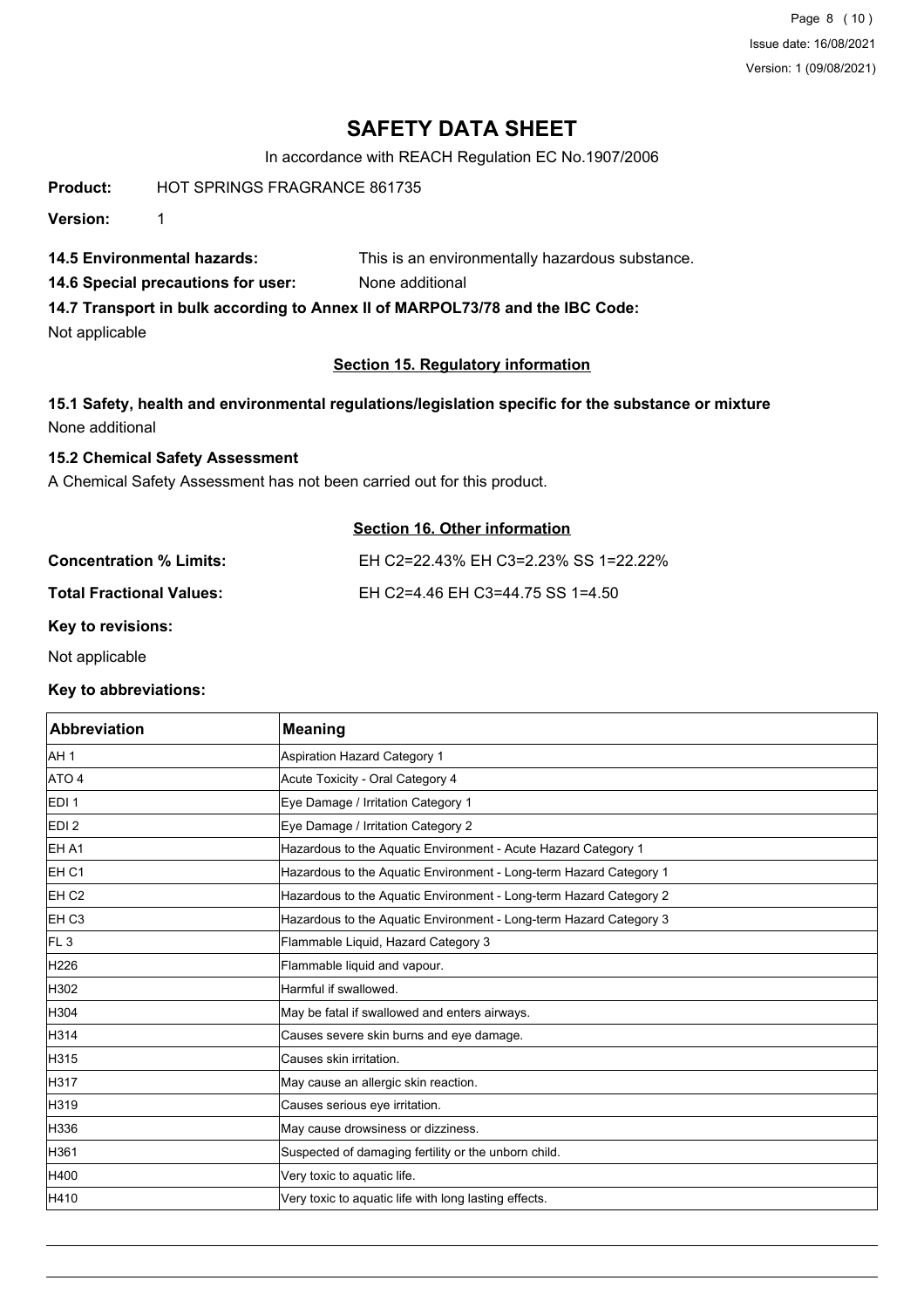Page 9 (10) Issue date: 16/08/2021 Version: 1 (09/08/2021)

# **SAFETY DATA SHEET**

In accordance with REACH Regulation EC No.1907/2006

# **Product:** HOT SPRINGS FRAGRANCE 861735

#### **Version:** 1

| H411             | Toxic to aquatic life with long lasting effects.                                                                                   |
|------------------|------------------------------------------------------------------------------------------------------------------------------------|
| H412             | Harmful to aquatic life with long lasting effects.                                                                                 |
| P202             | Do not handle until all safety precautions have been read and understood.                                                          |
| P210             | Keep away from heat, sparks, open flames and hot surfaces. - No smoking.                                                           |
| P233             | Keep container tightly closed.                                                                                                     |
| P240             | Ground/bond container and receiving equipment.                                                                                     |
| P241             | Use explosion-proof electrical, ventilating and lighting equipment.                                                                |
| P242             | Use only non-sparking tools.                                                                                                       |
| P243             | Take precautionary measures against static discharge.                                                                              |
| P <sub>260</sub> | Do not breathe vapour or dust.                                                                                                     |
| P261             | Avoid breathing vapour or dust.                                                                                                    |
| P <sub>264</sub> | Wash hands and other contacted skin thoroughly after handling.                                                                     |
| P270             | Do not eat, drink or smoke when using this product.                                                                                |
| P271             | Use only outdoors or in a well-ventilated area.                                                                                    |
| P272             | Contaminated work clothing should not be allowed out of the workplace.                                                             |
| P273             | Avoid release to the environment.                                                                                                  |
| P280             | Wear protective gloves/eye protection/face protection.                                                                             |
| P301/310         | IF SWALLOWED: Immediately call a POISON CENTER or doctor/physician.                                                                |
| P301/312         | IF SWALLOWED: call a POISON CENTER or doctor/physician if you feel unwell.                                                         |
| P301/330/331     | If swallowed: Rinse mouth. Do not induce vomiting.                                                                                 |
| P302/352         | IF ON SKIN: Wash with plenty of soap and water.                                                                                    |
| P303/361/353     | IF ON SKIN (or hair): Remove/take off immediately all contaminated clothing. Rinse skin with water/shower.                         |
| P304/340         | IF INHALED: Remove victim to fresh air and keep at rest in a position comfortable for breathing.                                   |
| P305/351/338     | IF IN EYES: Rinse cautiously with water for several minutes. Remove contact lenses, if present and easy to<br>do. Continue rinsing |
| P308/313         | IF exposed or concerned: Get medical advice/attention.                                                                             |
| P310             | Immediately call a POISON CENTER or doctor/physician.                                                                              |
| P330             | Rinse mouth.                                                                                                                       |
| P331             | Do not induce vomiting.                                                                                                            |
| P332/313         | If skin irritation occurs: Get medical advice/attention.                                                                           |
| P333/313         | If skin irritation or rash occurs: Get medical advice/attention.                                                                   |
| P337/313         | If eye irritation persists: Get medical advice/attention.                                                                          |
| P362             | Take off contaminated clothing and wash before reuse.                                                                              |
| P363             | Wash contaminated clothing before reuse.                                                                                           |
| P370/378         | In case of fire: Use carbon dioxide, dry chemical, foam for extinction.                                                            |
| P391             | Collect spillage.                                                                                                                  |
| P403/233         | Store in a well-ventilated place. Keep container tightly closed.                                                                   |
| P403/235         | Store in a well-ventilated place. Keep cool.                                                                                       |
| P405             | Store locked up.                                                                                                                   |
| P501             | Dispose of contents/container to approved disposal site, in accordance with local regulations.                                     |
| REP <sub>2</sub> | Toxic to Reproduction Category 2                                                                                                   |
| SCI 1B           | Skin Corrosion / Irritation Category 1B                                                                                            |